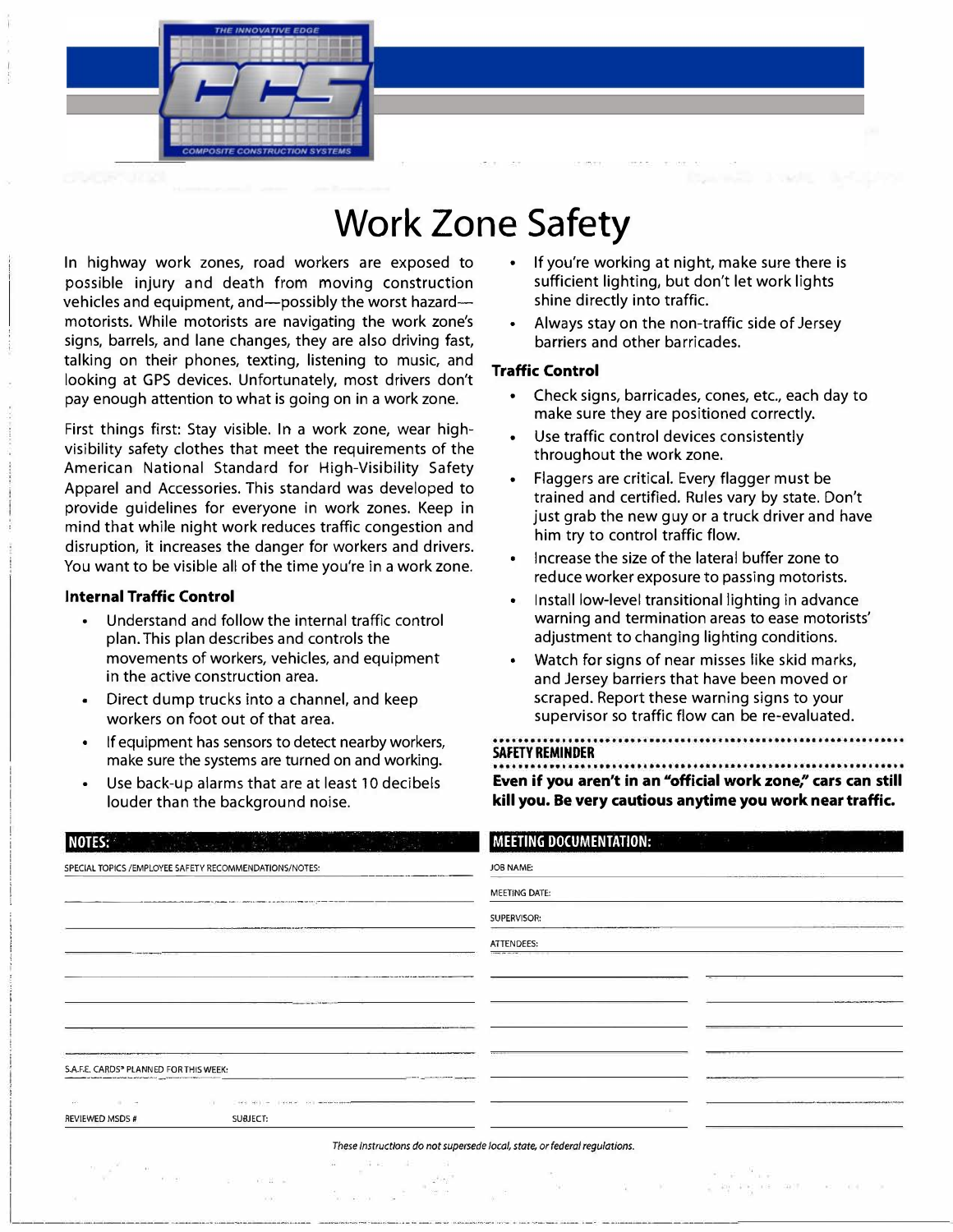

### **Avoid Electrocution**

An electrocution occurs when enough electrical current flows through a person's body to cause death. Electrocution is the number four cause of death among construction workers in the U.S.

Electricity is very safe as long as it only flows inside a circuit-through conductors, tools, lights, equipment, appliances, etc. If something goes wrong, electrical current can flow outside of the circuit. When electricity gets out of the circuit, bad things happen: shocks, equipment damage, arc flashes, and electrocutions. Consider these five electrical hazards on the jobsite:

**1. Overhead power lines** are very dangerous. The minimum clearance is 10 feet. As the voltage increases, so does the required clearance. Everything has to be kept clear of the lines, including tools, equipment, ladders, machines, scaffolds, taglines, and you. Assume that all overhead power lines are energized. They are not safe until the utility company de-energizes them. You should be able to see that the lines are grounded.

**2. Extension cords** are invaluable on a construction site, but you have to use them properly and carefully. Don't attach them to walls or 2x4s with nails or tie them up with bailing wire. Don't pull or drag them over rough or sharp objects like metal studs. Don't use them as ropes, even to lower the tool connected to the extension cord. Never remove a ground prong. Ground prongs allow leaking current from a damaged or malfunctioning tool to flow to

earth ground; without the ground prong, that current could flow through you and electrocute you.

**3. Exposed electrical components** in equipment, switchgear, and motor control centers can kill you in a heartbeat. Among electricians, the most serious concern is working near live wires. The best choice is to de-energize and lock out the circuit. Never work on energized equipment unless you are trained to do so and are wearing the necessary PPE. Many employers prohibit all work on live circuits. Know what rules apply to you.

**4. Wet conditions** increase the likelihood of electrocution because water conducts electricity much better than air. Avoid using electrical tools in wet areas or when you're standing in water. Keep extension cords out of puddles.

**5. Using damaged tools and equipment** can cause serious injury and death. Make sure electrical tools are connected properly and working correctly. If a tool creates a burning smell, gets hot, sparks, or frequently trips circuit breakers, there's something wrong. Remove damaged tools from service and tag them "DO NOT USE."

Electricity is everywhere and we expect to control it with the flip of a switch. Don't get complacent about electrical safety.

··································································

**SAFETY REMINDER**  ...••••••...........•••.••••.•...................••••.............

**When you don't respect electricity, the results can be quite shocking.** 

| NOTES:                                                  |          |                          | <b>MEETING DOCUMENTATION:</b>                                                                       |  |
|---------------------------------------------------------|----------|--------------------------|-----------------------------------------------------------------------------------------------------|--|
| SPECIAL TOPICS / EMPLOYEE SAFETY RECOMMENDATIONS/NOTES: |          |                          | JOB NAME:                                                                                           |  |
|                                                         |          |                          | MEETING DATE:                                                                                       |  |
|                                                         |          |                          | SUPERVISOR:                                                                                         |  |
|                                                         |          |                          | ATTENDEES:                                                                                          |  |
|                                                         |          |                          |                                                                                                     |  |
|                                                         |          |                          |                                                                                                     |  |
|                                                         |          |                          |                                                                                                     |  |
|                                                         |          |                          |                                                                                                     |  |
| S.A.F.E. CARDS <sup>®</sup> PLANNED FOR THIS WEEK:      |          |                          |                                                                                                     |  |
|                                                         |          |                          |                                                                                                     |  |
| REVIEWED MSDS #                                         | SUBJECT: |                          |                                                                                                     |  |
|                                                         |          |                          | These instructions do not supersede local, state, or federal regulations.                           |  |
|                                                         |          | -11<br><b>CONTRACTOR</b> | $11 - 2221 - 243$<br>$\mathcal{D}^{\mathcal{A}}_{\mathcal{A}}$ , $\mathcal{D}^{\mathcal{A}}$<br>sti |  |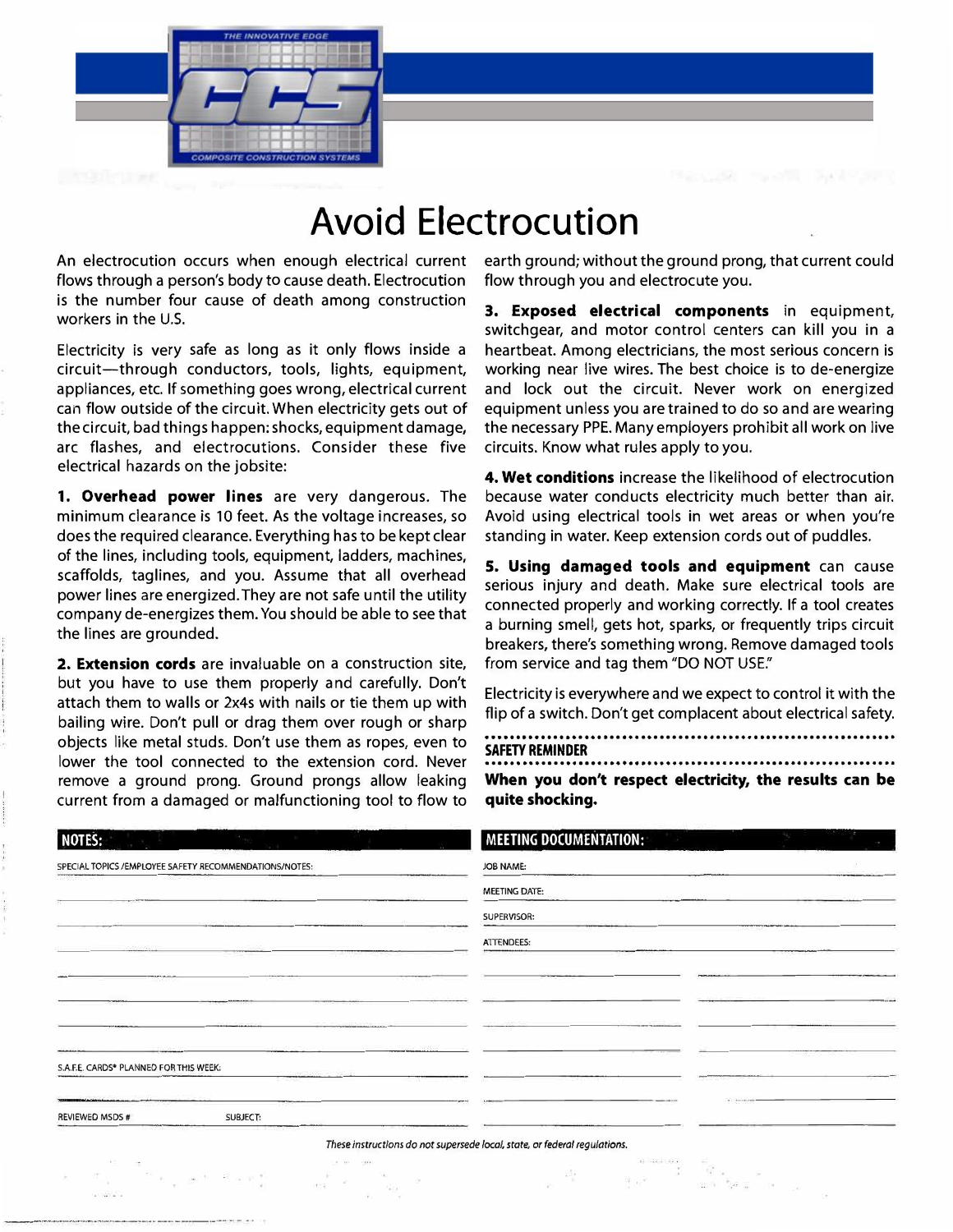

# **Storing Hazardous Chemicals**

Some of the chemicals we use on the job are dangerous. They could cause health problems, immediate physical injuries, and environmental damage. Before you open the lid to begin using any chemical, there are several things you must consider. Make sure you have the training you need in order to safely use the chemical. Check the label to verify that you have the right chemical. Read the Safety Data Sheet (SDS), which explains the hazards of the chemical, what to do in case of an accident, and the safety precautions you need to take when you work with the chemical. The point is that you need to be aware of the hazards and take the steps needed to prevent accidents and injuries.

The job isn't finished just because you're done using a chemical; you still have to store it properly. Safe storage minimizes the risk of leaks, spills, and accidental mixing, and it will be easier to find the chemical the next time you need it.

#### **Let's discuss some guidelines for safely storing chemicals:**

- Always refer to the SDS for guidance on safe storage conditions and the specific storage requirements for each chemical.
- • After each use, carefully wipe down the outside of the container before returning it to the storage area. Don't forget to properly dispose of contaminated materials including rags and wipes.
- Make sure storage areas are ventilated properly.
- Keep all containers closed tightly to prevent evaporation and accumulation of vapors.

 $\mathbb{R}^2\otimes\mathbb{R}^{\mathbb{Z}}\times\mathbb{R}^{\mathbb{Z}}\times\mathbb{R}^{\mathbb{Z}}\xrightarrow{\mathbb{R}^2}\mathbb{R}^{\mathbb{Z}}\times\mathbb{R}$ 

- • Ensure that every chemical container is properly labeled. The label identifies the chemical and contains information on safe use, handling, and storage, along with other safety information.
- Return the chemical to its proper location. Organize storage by compatibility. Within compatible groups, store chemicals logically based on use.
- Don't expose stored chemicals to high or low temperatures or direct sunlight. Conditions like these can degrade the chemicals and change their properties. They can also cause leaks and weaken storage containers.
- Never store chemicals in food containers. Never store food in chemical containers.
- Never store chemicals near food or drinks.
- • Keep chemical storage areas off limits to all unauthorized personnel.
- Conduct periodic cleanouts to prevent the accumulation of unnecessary chemicals and to dispose of excess or expired chemicals properly.
- Know the locations of and know how to use fire extinguishers, alarm systems, fire blankets, eye wash stations, first-aid kits, and safety showers.

### **SAFETY REMINDER**

······························································ ··�- **Always take the time to read the label. Make sure that you have the right chemical and know how to use it.** 

································································· ·

| NOTES: White the company of the company of the company of the company of the company of the company of the company of the company of the company of the company of the company of the company of the company of the company of | <b>MEETING DOCUMENTATION:</b>                                                                             |
|--------------------------------------------------------------------------------------------------------------------------------------------------------------------------------------------------------------------------------|-----------------------------------------------------------------------------------------------------------|
| SPECIAL TOPICS / EMPLOYEE SAFETY RECOMMENDATIONS/NOTES:                                                                                                                                                                        | JOB NAME:<br>produced a complete and a series<br><b><i><u>OFFICERS FOR THE COMPANY OF ARTISTS</u></i></b> |
| <b>CONTRACTOR</b> AND INCOME IN THE<br><b>The Secretary Contract</b><br><b>AT CART O'R LLC STRUCK BOOTS</b>                                                                                                                    | MEETING DATE:                                                                                             |
| before the determination of the com-                                                                                                                                                                                           | SUPERVISOR:<br><b><i>Change State States</i></b><br><b>CONTRACTOR</b>                                     |
| The Company's com-<br><b>TOMATION</b><br><b>FOR P. STATER RIGHTS PRODUCT</b>                                                                                                                                                   | <b>ATTENDEES:</b>                                                                                         |
| computer must be care starts<br>THE TRUCK AND LODGED TO BE LOOK<br><b><i><u>PERSONAL PROPERTY AND ACCUSERED AT LCCC.</u></i></b>                                                                                               | <b>BERNHAMLANDA</b>                                                                                       |
| <b>CONTRACTOR</b><br><b>COMPANY LIGHTER PRAISE COUNTY</b>                                                                                                                                                                      | think on a workshop weaker to be set thinking                                                             |
| come a fact that in the fact and make discuss and interesting<br>The competition of a state and have an electronic                                                                                                             | www.caracterization.com rate and rule                                                                     |
| <b>Highland College II</b>                                                                                                                                                                                                     | <b><i><u>A.M., ARIZ ART (ARIZE ARE)</u></i></b>                                                           |
| S.A.F.E. CARDS® PLANNED FOR THIS WEEK:<br><b>BEING AN INVESTIGATION CONTINUES</b>                                                                                                                                              |                                                                                                           |
| <b>BARANSY O'R SA-TEK KYNNE</b>                                                                                                                                                                                                |                                                                                                           |
| <b>SUBJECT:</b><br><b>REVIEWED MSDS#</b>                                                                                                                                                                                       |                                                                                                           |
|                                                                                                                                                                                                                                | These instructions do not supersede local, state, or federal regulations.                                 |